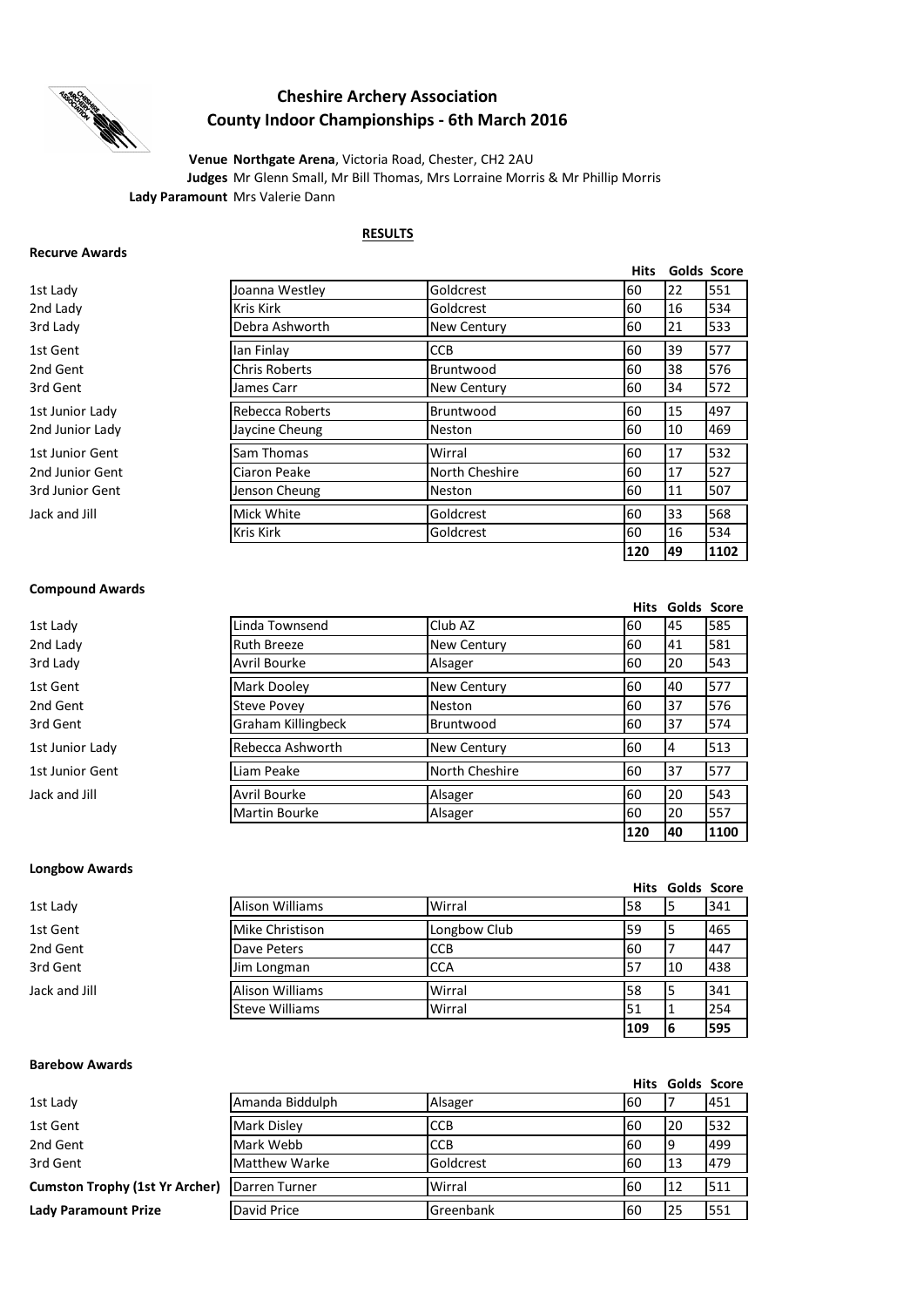# **Portsmouth Lady Recurve Results**

| Pos | <b>Name</b>        | Club               | <b>Hits</b> | Golds          | Score |
|-----|--------------------|--------------------|-------------|----------------|-------|
|     | Joanna Westley     | Goldcrest          | 60          | 22             | 551   |
|     | <b>Kris Kirk</b>   | Goldcrest          | 60          | 16             | 534   |
| 3   | Debra Ashworth     | <b>New Century</b> | 60          | 21             | 533   |
| 4   | Linda Ferrie       | Wirral             | 60          | 13             | 528   |
| 5   | <b>Tracy Cross</b> | Goldcrest          | 60          | 13             | 520   |
| 6   | Eleanor Ashworth   | <b>New Century</b> | 60          | 12             | 520   |
|     | Carol Bladen       | <b>CCB</b>         | 60          |                | 505   |
| 8   | Katja Monks        | Goldcrest          | 60          | 11             | 469   |
| 9   | Laden Hajipour     | <b>New Century</b> | 54          | $\overline{2}$ | 298   |
| 10  | Valerie Dann       | Club AZ            | 53          |                | 225   |

#### **Portsmouth Gent Recurve Results**

| Pos            | Name                 | Club        | <b>Hits</b> | Golds | <b>Score</b> |
|----------------|----------------------|-------------|-------------|-------|--------------|
| $\mathbf{1}$   | lan Finlay           | <b>CCB</b>  | 60          | 39    | 577          |
| $\overline{2}$ | <b>Chris Roberts</b> | Bruntwood   | 60          | 38    | 576          |
| 3              | James Carr           | New Century | 60          | 34    | 572          |
| 4              | <b>Roy Bullen</b>    | Bruntwood   | 60          | 31    | 569          |
| 5              | Mick White           | Goldcrest   | 60          | 33    | 568          |
| 6              | Oskars Lablaiks      | <b>CCB</b>  | 60          | 25    | 558          |
| 7              | David Price          | Greenbank   | 60          | 25    | 551          |
| 8              | Ashley MacKenzie     | Goldcrest   | 60          | 22    | 548          |
| 9              | Peter Gregory        | Goldcrest   | 60          | 19    | 546          |
| 10             | Andy Massey          | Stalybridge | 60          | 17    | 527          |
| 11             | Daniel Labno         | Bebbington  | 60          | 15    | 526          |
| 12             | Darren Turner        | Wirral      | 60          | 12    | 511          |
| 13             | <b>Andrew Davies</b> | Goldcrest   | 60          | 9     | 506          |
| 14             | Scott Gibson         | Neston      | 60          | 9     | 495          |
| 15             | Albert Conroy        | Goldcrest   | 60          | 9     | 492          |
| 16             | Mike Moreton         | Wirral      | 60          | 8     | 489          |
| 17             | Sathia Gusa Lavan    | New Century | 58          | 10    | 477          |
| 18             | <b>Steve Kelley</b>  | Goldcrest   | 60          | 11    | 465          |

#### **Portsmouth Junior Lady Recurve Results**

| Pos | Name            | Club      | Hits      | Golds            | Score |
|-----|-----------------|-----------|-----------|------------------|-------|
|     | Rebecca Roberts | Bruntwood | <b>60</b> | <b>1 F</b><br>ᅟᅩ | 1497  |
| -   | Jaycine Cheung  | Neston    | 60        | 10               | 469   |

#### **Portsmouth Junior Gent Recurve Results**

| Pos | Name              | Club               | <b>Hits</b> | Golds | Score |
|-----|-------------------|--------------------|-------------|-------|-------|
|     | <b>Sam Thomas</b> | Wirral             | 60          | 17،   | 532   |
|     | Ciaron Peake      | North Cheshire     | 60          | .17   | 527   |
|     | Jenson Cheung     | <b>Neston</b>      | 60          | 11    | 507   |
| 4   | Dan Moreton       | Wirral             | 60          | b     | 402   |
|     | Gabriel Lavan     | <b>New Century</b> | <b>147</b>  |       | 214   |

### **Portsmouth Lady Compound Results**

| Pos | Name               | Club               | Hits | Golds | Score |
|-----|--------------------|--------------------|------|-------|-------|
|     | Linda Townsend     | Club AZ            | 60   | 45    | 585   |
|     | <b>Ruth Breeze</b> | <b>New Century</b> | 60   | 41    | 581   |
|     | Avril Bourke       | Alsager            | 60   | 20    | 543   |
| 4   | Paula McDowell     | Wirral             | 60   | 10    | 543   |

# **Portsmouth Gent Compound Results**

| Pos | Name                      | Club               | <b>Hits</b> | Golds | Score |
|-----|---------------------------|--------------------|-------------|-------|-------|
|     | Mark Dooley               | <b>New Century</b> | 60          | 40    | 577   |
|     | <b>Steve Povey</b>        | <b>Neston</b>      | 160         | 137   | 576   |
|     | <b>Graham Killingbeck</b> | Bruntwood          | 160         | 37    | 574   |
|     | <b>Matty Thomas</b>       | Wirral             | 60          | 34    | 574   |
|     | lan Ashworth              | <b>New Century</b> | 60          | 31    | 570   |